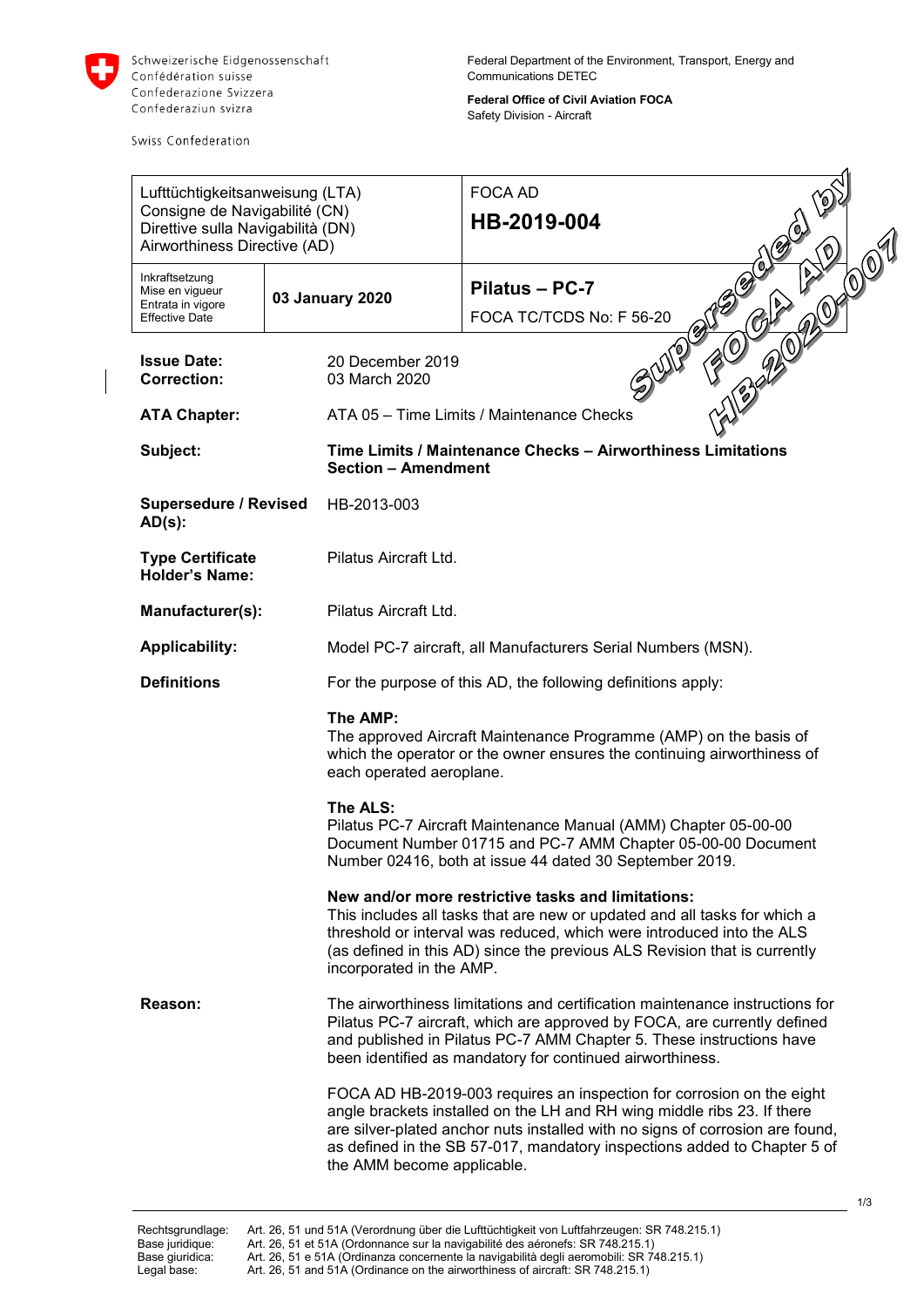Lufttüchtigkeitsanweisung (LTA) Consigne de Navigabilité (CN) Direttive sulla Navigabilità (DN) Airworthiness Directive (AD)

**Required Action(s) and Compliance** 

# FOCA AD **HB-2019-004**

For the reason described above, this AD requires the implementation and the compliance with these new maintenance requirements.

This AD is re-published due to the re-positioning of two text sections from paragraph (3) to paragraph (4) to clarify the meaning of the "Credit" explanations. The AMP based on the previous ALS version still applies for all tasks which are not affected by the new ALS revision (no new or more restrictive tasks and limitations).

Required as indicated below, unless already accomplished:

# **Maintenance Tasks and Replacement of Life Limited Parts:**

- (1) From the effective date of this AD, accomplishment of the following actions, as specified in the applicable ALS, are applicable to aircraft configuration.
	- (1.1) Replace each component before exceeding the applicable life limit, and
	- (1.2) Within the thresholds and intervals (see Note 1 of this AD), accomplish all applicable maintenance tasks.

Note 1: The next inspection of the angle brackets with silver-plated nutplates must be accomplished within 200 flight hours or within two years, whichever occurs first after the effective date of this AD.

# **Corrective Action(s):**

**Time(s):** (2) In case of finding discrepancies (as defined in the ALS) during accomplishment of any tasks as required by paragraph (1) of this AD, within the compliance time specified in the ALS, accomplish the applicable corrective action(s) in accordance with applicable Pilatus maintenance documentation. If no compliance time is identified in the ALS, accomplish the applicable corrective action(s) before next flight. If a detected discrepancy is not identified in the ALS, before next flight, contact Pilatus for approved instructions and accomplish those instructions accordingly.

### **AMP Revision:**

(3) Within 12 months after the effective date of this AD, revise the approved AMP by incorporating the limitations, tasks and associated thresholds and intervals described in the ALS, as applicable to aircraft configuration.

### **Credit:**

(4) If, before the effective date of this AD, the AMP has been revised to incorporate the maintenance tasks and life limitations as specified in a previous ALS revision, that action ensures the continued accomplishment of those tasks and limitations.

Consequently, for an aircraft to which that AMP applies, it is acceptable to accomplish the new and/or more restrictive tasks and limitations as specified in the ALS, as applicable to aircraft configuration, within the compliance times (see Note 1 of this AD) as specified in the ALS to comply with paragraph (1) of this AD.

For that AMP, it is acceptable to incorporate the new and/or more restrictive tasks and limitations as specified in the ALS, as applicable to aeroplane configuration, into the AMP to comply with paragraph (3) of this AD.